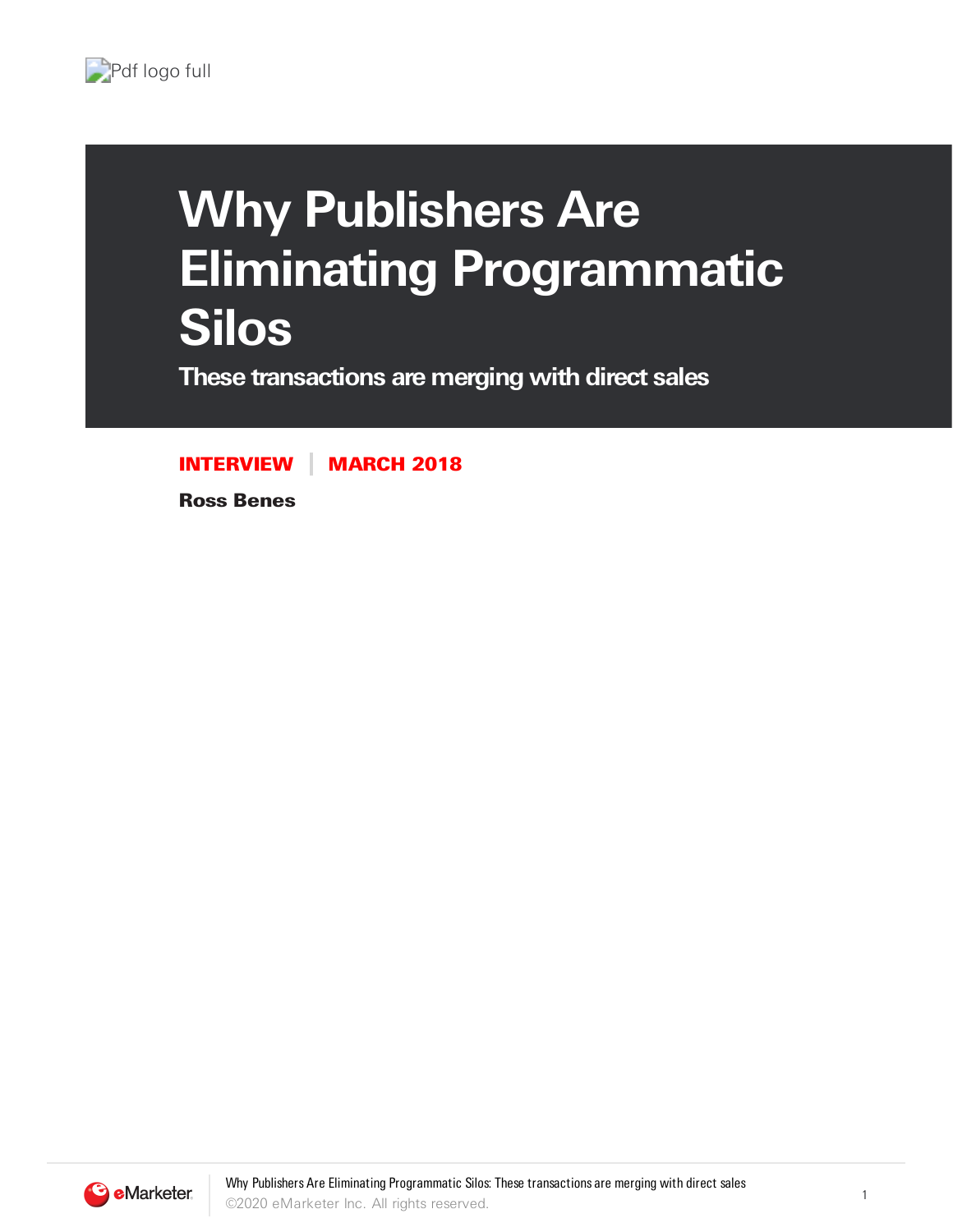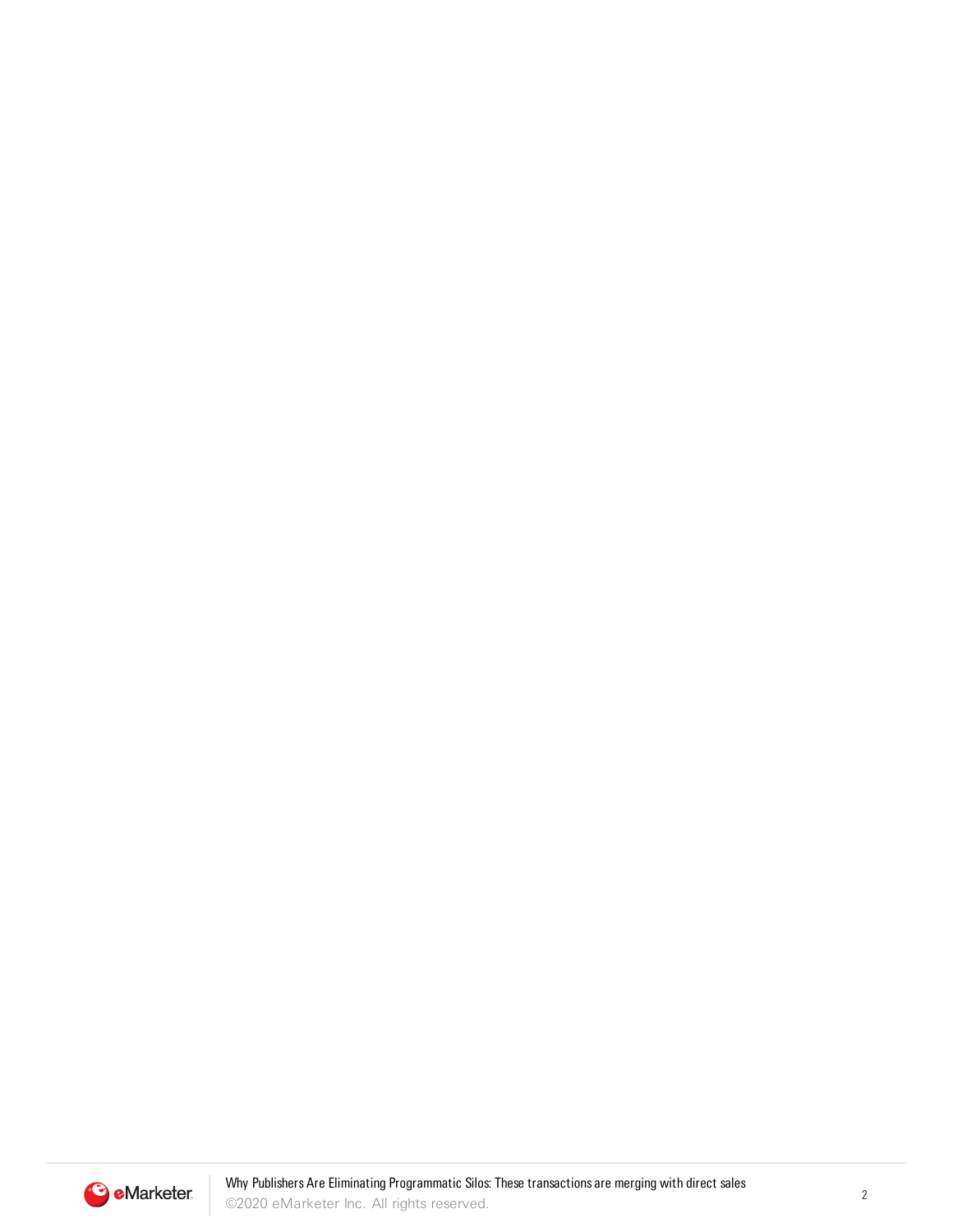

An interview with:

## **Sara Badler**

Head of Programmatic Revenue and Strategy Dotdash

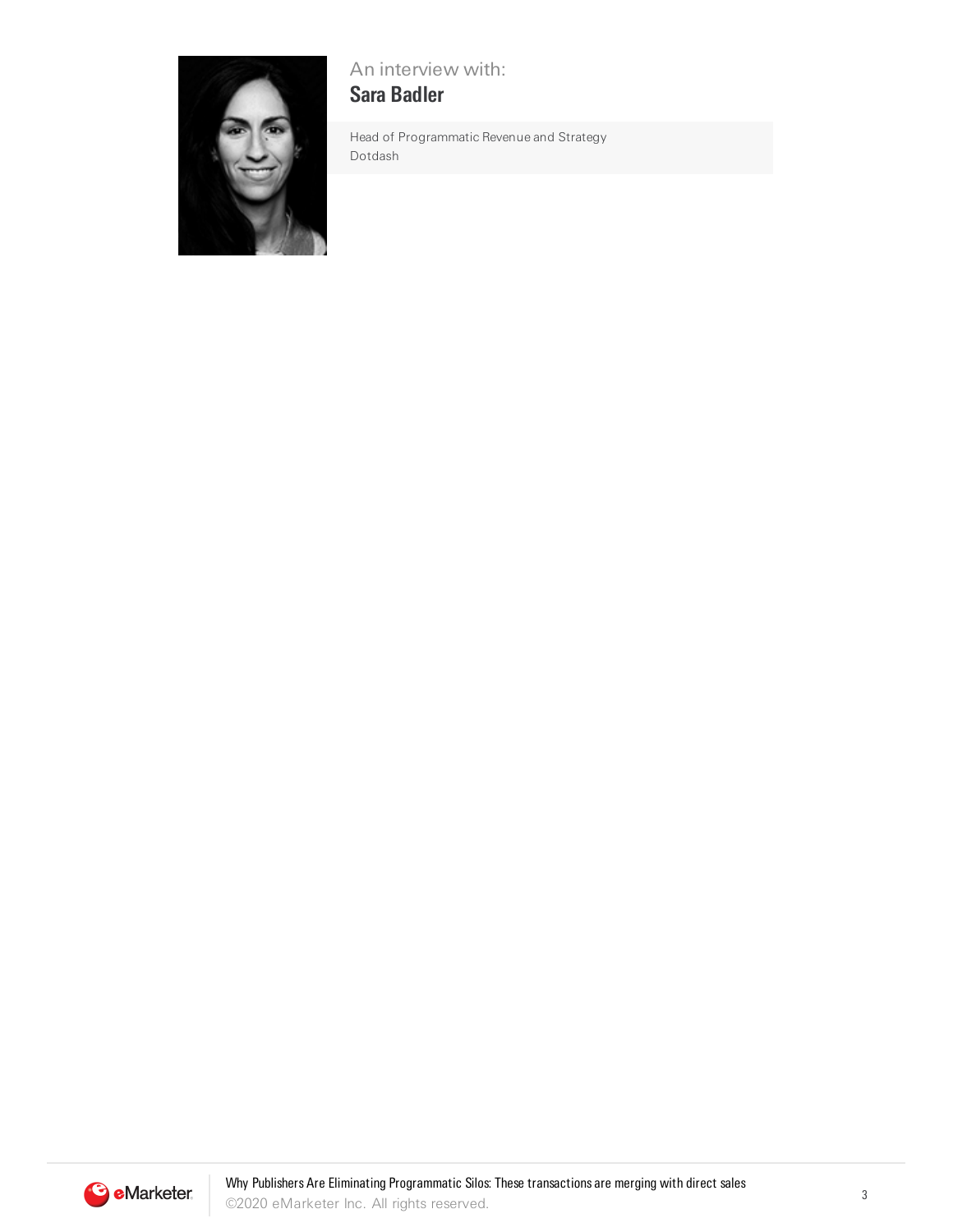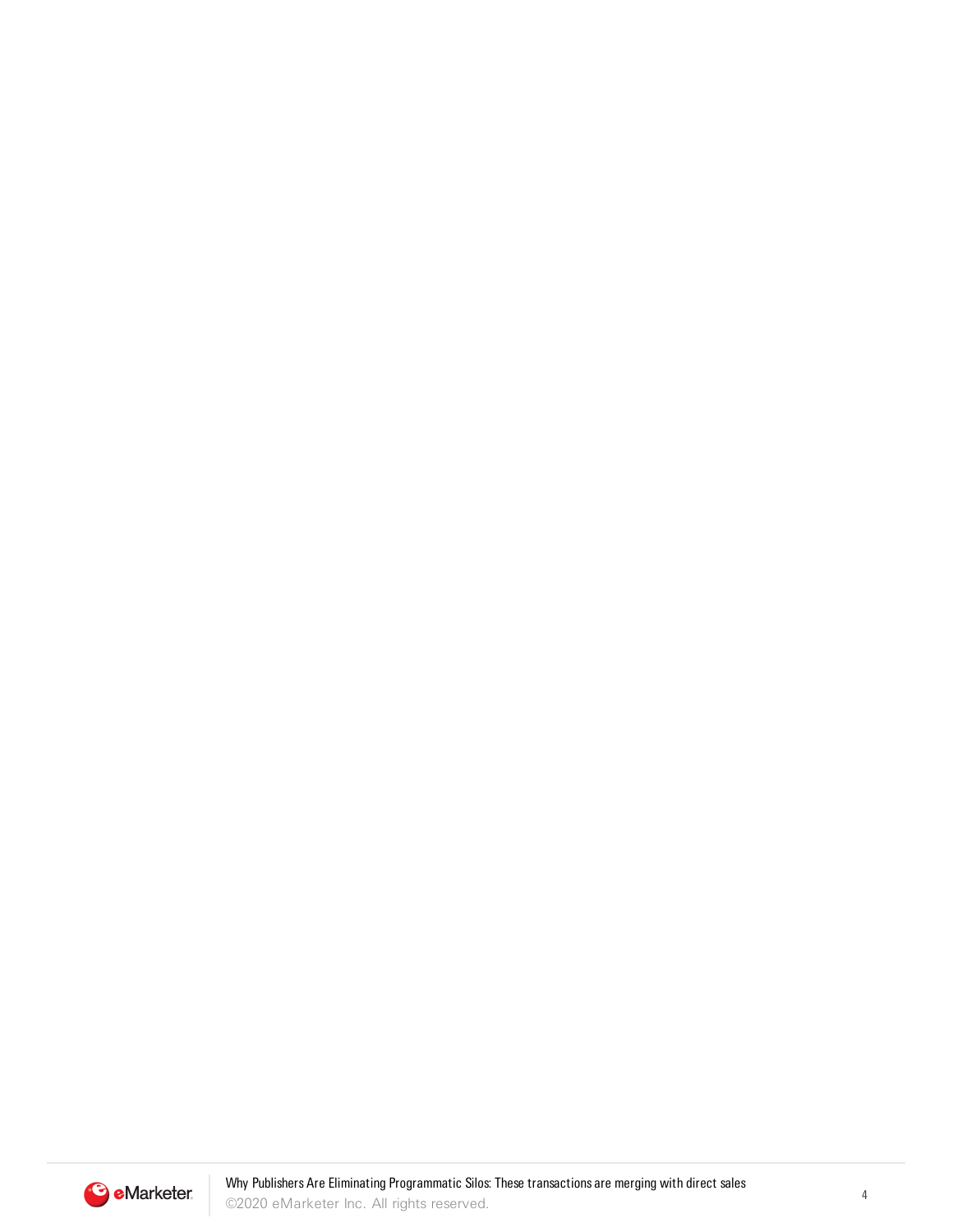The continuous growth of [programmatic](https://www.emarketer.com/Article/eMarketer-Releases-New-US-Programmatic-Ad-Spending-Figures/1016698) advertising is forcing some of its biggest holdouts to embrace these types of transactions, and publishers are folding them into their overall sales [structure.](https://digiday.com/media/new-york-times-folded-programmatic-sales-team-larger-ad-sales-org/) Sara Badler, head of programmatic revenue and strategy at online publisher Dotdash, spoke with eMarketer's Ross Benes about programmatic sales strategies and how ad tech integrations might look in the future.

#### **eMarketer:**

Some publishers worry that programmatic cannibalizes their direct sales efforts. How does Dotdash structure its programmatic sales?

#### **Sara Badler:**

We have a sales team who is the market for both programmatic and direct sales.

#### **eMarketer:**

Selling direct and programmatic require different skill sets. Is it tough to marry those together in each sales rep?

## **Sara Badler:**

Everyone is kind of interested in both [programmatic and direct sales] and has this stake in the game and can speak to both programmatic and direct deals. We're ramping up [programmatic] training, and everyone is super cool with trying to be educated on it.

#### **eMarketer:**

Publishers have often used programmatic to sell standard banner ads and remnant inventory. But publishers like Vox Media and The New York Times have started selling custom ad units programmatically. Do you restrict certain ad units from being sold programmatically?

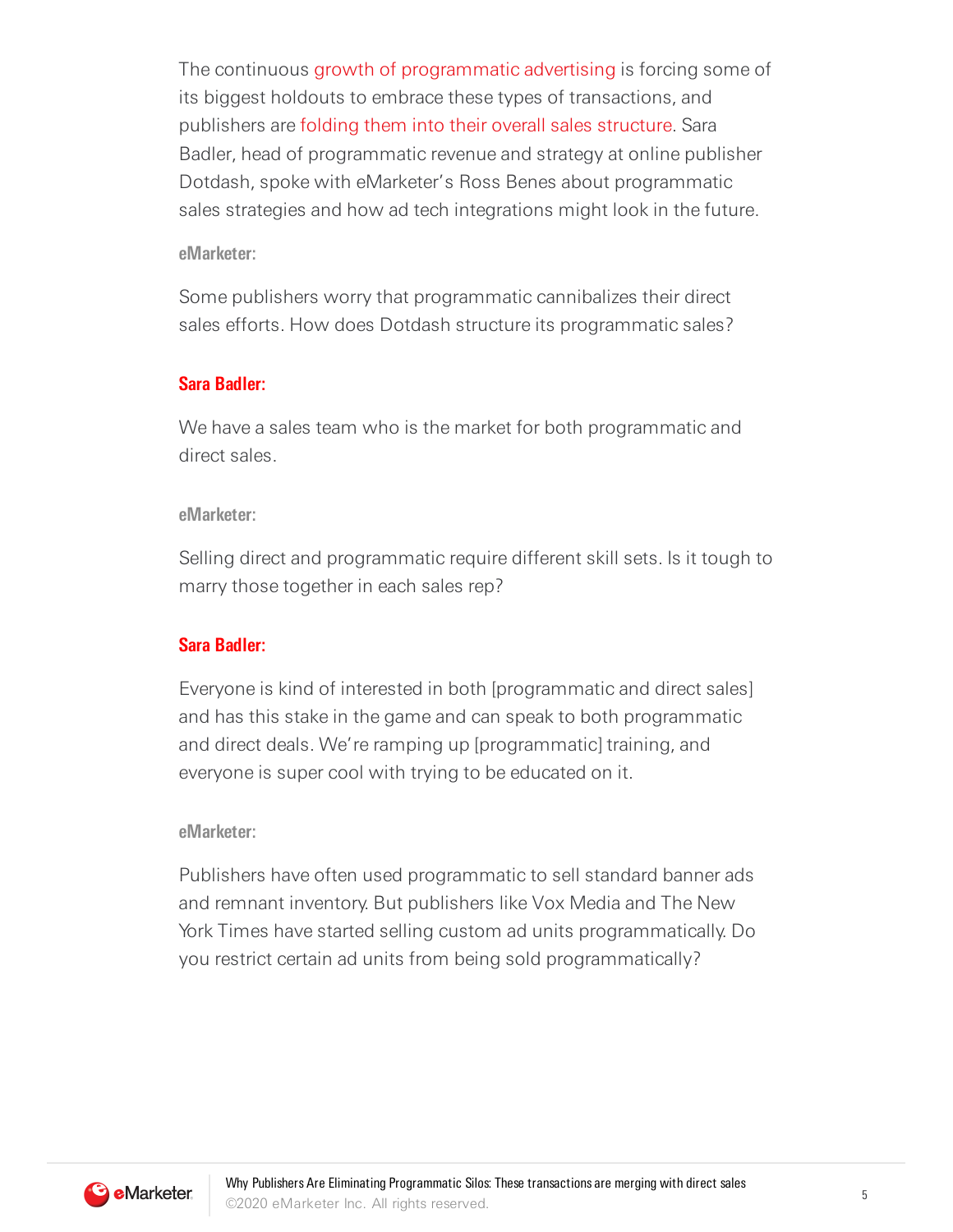**I guess there are a lot of marketers that are** "**starting to do more programmatic things inhouse, so the DSP might become something that isn't always necessary. But I think that's still being figured out.**"

#### **Sara Badler:**

We sell all of our units programmatically. Homepage, high-impact, native, all that stuff is sold programmatically.

#### **eMarketer:**

A lot of the [supply-side](https://www.emarketer.com/content/understanding-programmatic-auction-pricing-is-a-major-priority-for-marketers) platforms [SSPs] are now running first-price auctions. Does that impact Dotdash?

#### **Sara Badler:**

It really hasn't affected us as much as I think it affects buyers. For us, we're seeing more advertisers. There's a wider variety of advertisers scaling on our site across the different verticals just because we're seeing advertisers that might not have won [programmatic auctions] in the past being able to win now.

#### **eMarketer:**

Have you made any interesting updates to your ad tech stack recently?

#### **Sara Badler:**

We've integrated private marketplace [PMP] deals with Amazon's Transparent Ad Marketplace.

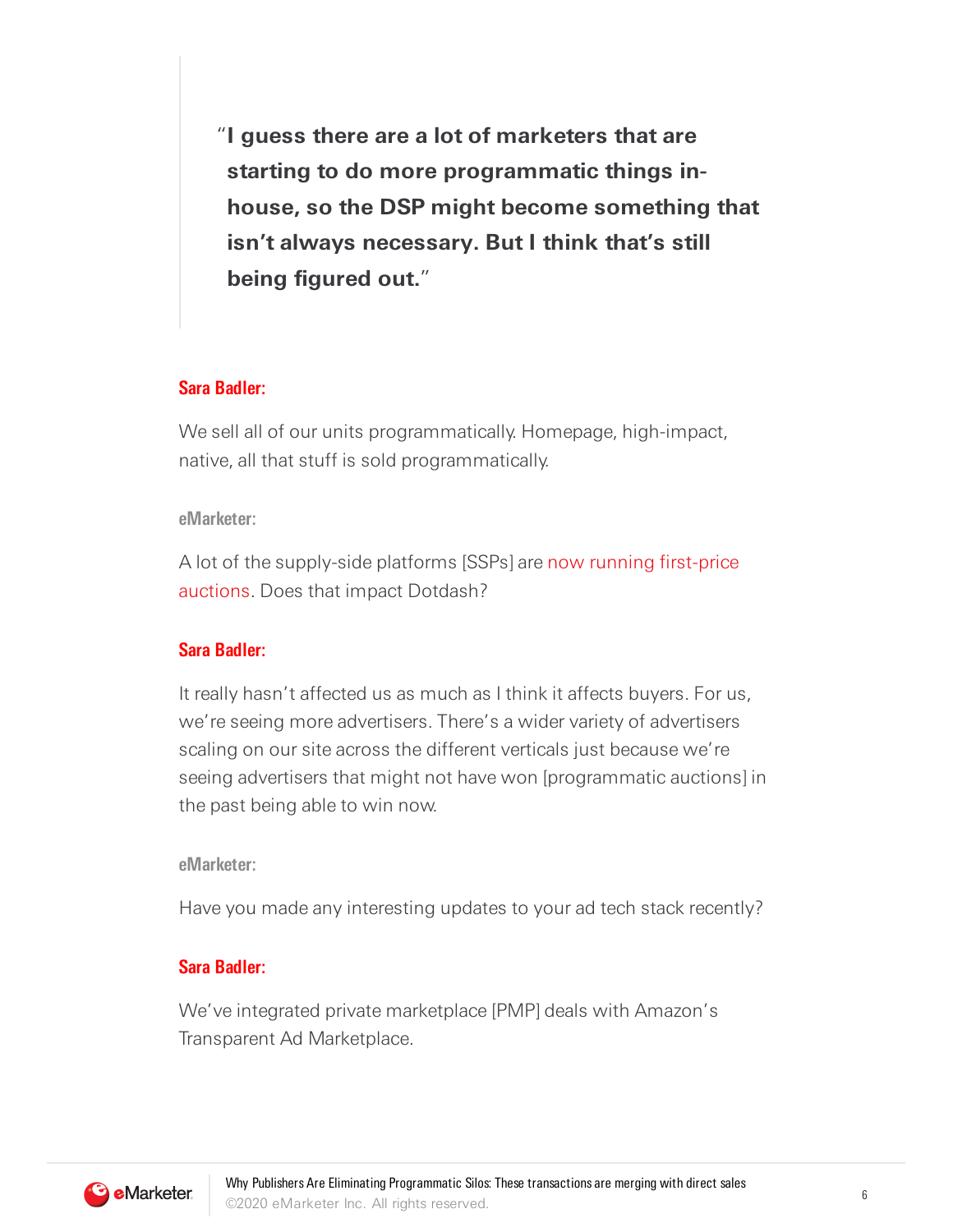**eMarketer:**

PMPs have become such a crucial part of programmatic, I figured all the sell-side vendors have offered that capability for a while now.

## **Sara Badler:**

I think all of them are either thinking about doing it or are in the stages of talking about doing it. But not everyone does it today.

## **eMarketer:**

Some ad buyers are pushing to cut down the tech [middlemen](http://www.businessinsider.com/big-ad-agencies-are-shoving-ad-tech-companies-under-the-bus-2018-3?mod=djemCMOToday) that sit between advertisers and publishers. When you sell inventory programmatically, are you still having to sell through an SSP that connects to the ad buyer's demand-side platform [DSP]?

## **Sara Badler:**

I think everyone's setup is different, but you still need an SSP and a DSP. I guess there are a lot of marketers that are starting to do more [programmatic](https://www.emarketer.com/Article/Advertisers-Express-Interest-Bringing-Programmatic-In-House/1016778) things in-house, so the DSP might become something that isn't always necessary. But I think that's still being figured out. It's part of the whole evolution.

## **eMarketer:**

The General Data Protection Regulation [GDPR] has [created](https://www.emarketer.com/content/few-companies-are-ready-for-the-upcoming-gdpr) anxiety within the ad tech industry. If this actually leads marketers to whittle down the number of tech vendors they use, is it possible marketers will request that publishers connect straight to their DSPs and get rid of their SSPs?

## **Sara Badler:**

It's too early to tell. I agree those discussions are happening now and that people are starting to figure out what vendors they need. And data is playing more and more into every single conversation that we have. There are a lot of conversations that are happening about it, but [ad industry insiders] are just trying to figure out what would make sense.